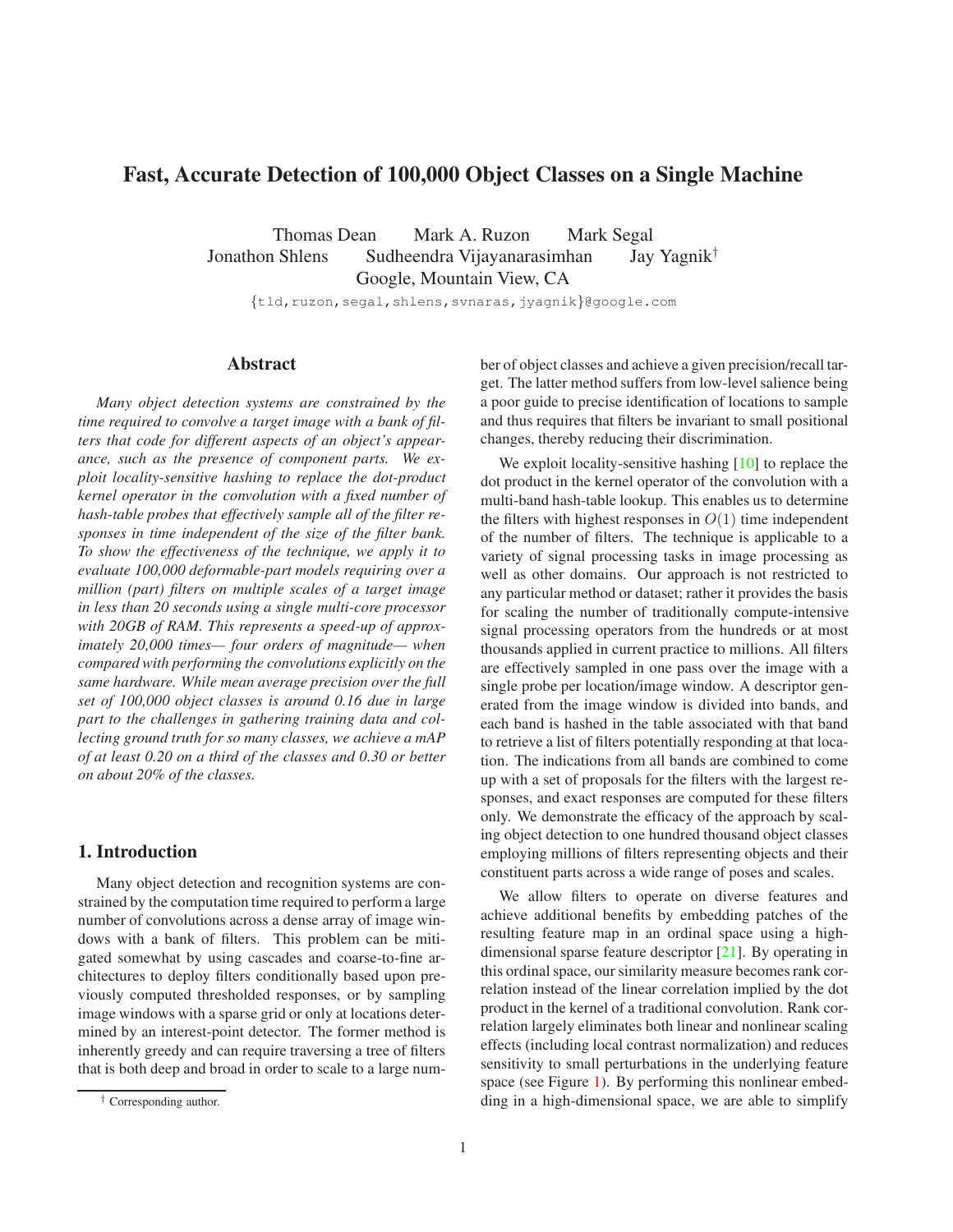<span id="page-1-0"></span>the hashing process and apply large-scale linear solvers in training object models. Furthermore, this hashing scheme can be implemented exactly in the integer domain, a desirable property for achieving high performance.

Are there really 100,000 objects to concern ourselves with? Humans are able to discriminate among around 30,000 visual categories [\[2\]](#page-7-2), but many more appearances and specific instances of classes, in much the same way as adult vocabularies are estimated to be on the order of 20,000 words for an English speaker but much larger when one considers all the proper nouns, hyphenated words and arcana related to specific areas of expertise and interest. Yet visual media are mostly opaque to machines. Much of the progress in indexing such data depends on metadata, including anchor text, captions, transcripts from audio, and usersupplied tags. Standard visual descriptors relying on features such as SIFT and HOG are semantically too low-level to substantially complement the metadata.

If it were possible to identify a large subset of the objects in an image—their semantic categories and relative geometries—we could apply modern document-retrieval methods: term-frequency vectors, inverted indexes, and common word sequences to considerably improve the ability of machines to parse visual data and search it efficiently. We believe the present work will accelerate the state of the art in object detection by increasing the number of visual categories by an order of magnitude or more while simultaneously reducing run times by a comparable factor. We demonstrate our approach in an implementation that achieves respectable performance on a standard benchmark for object detection, and exhibits graceful degradation in performance with larger, automatically curated datasets consisting of tens of thousands of classes.

### **2. Related Work**

Traditionally, object detection is reduced to binary classification and a sliding window classifier is applied at all positions, scales and orientations of an image [\[20,](#page-7-3) [4,](#page-7-4) [8,](#page-7-5) [19,](#page-7-6) [22\]](#page-7-7). This leads to a complexity of  $O(LC)$  where L is the number of locations or window proposals that need to be evaluated and C is the number of classifiers (object classes) that are being searched for. Most existing work on improving object detection complexity focuses on reducing L.

Following the success of Viola and Jones [\[20\]](#page-7-3), cascades have been successfully applied to the star-structured models of [\[8\]](#page-7-5) in [\[7\]](#page-7-8) and [\[12\]](#page-7-9) for this purpose. Cascades work by applying simpler tests to each hypothesized object location in order to eliminate most of them very quickly. Felzenszwalb *et al*. [\[7\]](#page-7-8) utilize a variation on *probably approximate learning* (PAC) to learn a cascade of detectors that provides a 20-fold speedup of their earlier model, and [\[12\]](#page-7-9) introduce a new coarse-to-fine method that complements the approach in [\[7\]](#page-7-8), and can be combined with it to achieve up to two orders of magnitude speedup in some cases.

Alternative approaches to reducing  $L$  advocate the use of interest points in the form of jumping windows [\[19\]](#page-7-6), salience operators like objectness [\[1,](#page-7-10) [14\]](#page-7-11), and segmentations [\[18,](#page-7-12) [9\]](#page-7-13) as cues for generating object-like window proposals, thus pruning out most of the background regions that a naive approach like sliding window cannot avoid. While these approaches produce similar accuracies to sliding-window-based methods by evaluating only a fraction of the windows in an image, they are primarily used for bag-of-words-based models that require large vocabularies and costly sparse coding or kernel operations in order to obtain state-of-the-art accuracies.

Very recently, [\[13,](#page-7-14) [17\]](#page-7-15) consider scaling category-level detection by learning a set of shared basis parts in the form of steerable filters or *sparselets*. Using these learned basis parts, approximate part responses can be computed for a large number of classes using a sparse matrix-vector product. They perform convolutions only for the basis part filters. While sparse products reduce the dependence of filter convolutions on the number of classes, the overall complexity is still linear in  $C$  and it remains to be seen if these approaches can scale to hundreds of thousands of categories. It also remains to be seen just how large the set of basis filters has to grow in order to support a large number of classes. We suspect it will be significant, and that our approach will complement the sparselet work. Moreover, once we largely eliminate the overhead of performing convolutions using a method such as ours, we expect researchers will find ample use for new classes of filters.

Overall, in contrast to most previous work, our approach reduces object detection complexity by targeting its dependence on the number of object classes C. Our hashingbased framework is the first approach to reduce object detection complexity from  $O(LC)$  to  $O(L)$ . Furthermore, since most previous methods concentrate on reducing  $L$ , they complement our technique and can therefore be combined with ours to further reduce computational costs.

### **3. Technical Details**

The architecture described in this paper applies to a wide range of feature types, e.g., *histogram of oriented gradients* (HOG) [\[4\]](#page-7-4) and *locally adaptive regression kernels* (LARK) [\[16\]](#page-7-16). The application and experiments presented here make use of the *deformable part model* (DPM) of Felzenszwalb *et al.* [\[8\]](#page-7-5). Many other object detection models can be adapted to use our approach, including multiclass cascades [\[14\]](#page-7-11), recursive compositional models [\[22\]](#page-7-7), and variants of convolutional neural networks [\[11\]](#page-7-17).

### **3.1. Winner-Take-All Hashing**

Following [\[8\]](#page-7-5), we compute a HOG feature pyramid by converting each level of a standard image pyramid into a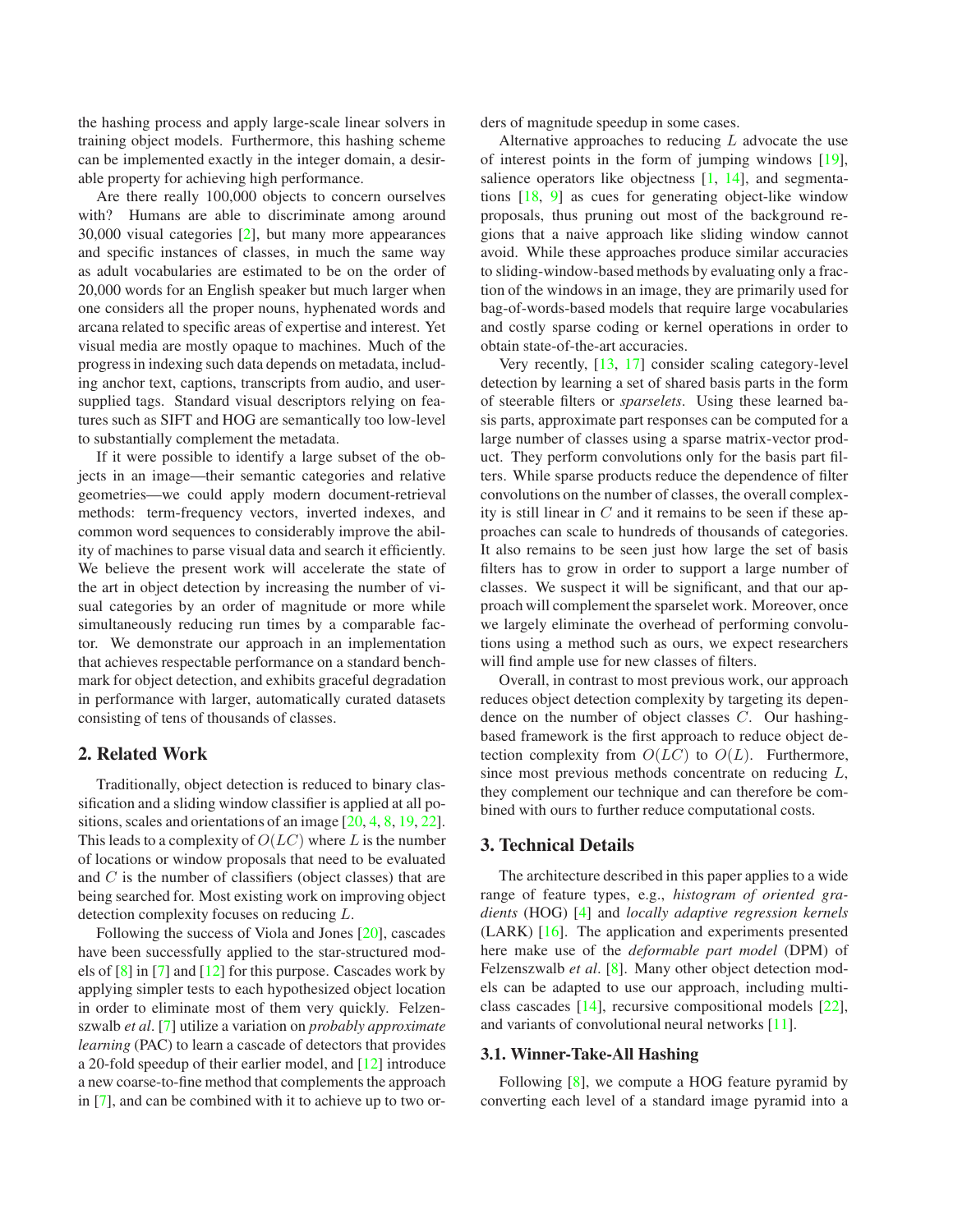<span id="page-2-1"></span>

<span id="page-2-0"></span>Figure 1. An ordinal measurement  $A > B > C > E > D$  is robust to variations in individual filter values (top row). Ordinal measures of similarity capture filter response differences not reflected in linear measures (dot product) of similarity (bottom row).

HOG image using a filter roughly equivalent to the Dalal and Triggs model [\[4\]](#page-7-4). Rather than operate in the space of HOG features, we encode each filter-sized window of the HOG pyramid as a high-dimensional sparse binary descriptor called a *winner-take-all* (WTA) hash [\[21\]](#page-7-1).

We restrict our attention to a subfamily of the hash functions introduced in  $[21]$  such that each WTA hash is defined by a sequence of  $N$  permutations of the elements in the fixed-sized window that we use in computing filter responses in the HOG pyramid. Each permutation consists of a list of indices into the vector obtained by flattening such a window of HOG coefficients; we need only retain the first  $K$  indices for each of the  $N$  permutations to implement a WTA hash function.

The term "winner take all" refers to each  $(N*K)$ -length descriptor comprising  $N$  spans of length  $K$  consisting of all zeros except the  $k^{th}$  entry, which is set to one to encode the index of the maximum value in the first  $K$  entries of the permutation. Each descriptor is compactly represented in  $N * \lceil \log_2 K \rceil$  bits. For example, given  $N = 2$  and  $K = 3$ , the flattened-window vector  $[0.3, 0.7, 0.2, 0.5]$ , and the permutations  $[1, 4, 3, 2]$  and  $[2, 1, 4, 3]$ , the resulting WTA descriptor is  $[0110]$ : the first K indices of each permutation,  $[1, 4, 3]$  and  $[2, 1, 4]$  select  $[0.3, 0.5, 0.2]$  and  $[0.7, 0.3, 0.5]$ whose maximum values have the indices 2 and 1 encoded least significant bit leftmost—in the binary vector. Note that since the only operation involved in the entire process is comparison, the hashing scheme can (a) be implemented completely with integer arithmetic and (b) can be efficiently coded without branching, and thus without branch prediction penalties.

Each WTA hash function defines an ordinal embedding and an associated rank-correlation similarity measure, which offers a degree of invariance with respect to perturbations in numeric values  $[21]$  and is well suited as a basis for locality-sensitive hashing. These deterministic functions are nonlinear and produce sparse descriptors that have been shown to yield significant improvements on VOC 2010 using simple linear classifiers that can be trained quickly [\[21\]](#page-7-1).

Intuitively, the information stored in a WTA hash allows one to reconstruct a partial ordering of the coefficients in the hashed vector. The top row of Figure [1](#page-2-0) highlights how partial-order statistics can be invariant to deformations and perturbations of individual filter values. In an image processing domain, all three filters in the top row of Figure [1](#page-2-0) are qualitatively similar edge filters — this qualitative property follows from all three filters obeying the same ordinal statistic. Likewise, linear measures of similarity can be insensitive to qualitative differences easily captured by an ordinal measure of similarity. For instance, in the bottom row of Figure [1,](#page-2-0) filter  $F$  is qualitatively more similar to filter  $G$ than it is to filter  $H$ . A linear measure of similarity (dot product), however, regards  $F$  to be equally similar to  $G$  and H. An ordinal measure of similarity based on partial-order statistics would correctly identify  $F$  to be more similar to  $G$ than H.

#### **3.2. Deformable Parts Models**

A DPM consists of a set of part filters, a set of deformations that provide geometric information regarding the expected placement of parts in a patch, a scoring function that provides the basis for combining the deformations and part-filter responses, and a threshold tuned to meet a given precision-recall target. A filter is a matrix specifying weights for subwindows of a HOG pyramid. The score of a filter with respect to a subwindow of a HOG pyramid is the dot product of the weight vector and the features comprising the subwindow. A deformation is a symmetric, two-dimensional Gaussian mask superimposed on the target subwindow, with mean location specified relative to the subwindow.

The model for a particular object class is implemented as a mixture of DPMs, in which each component DPM is designed to capture one aspect of the class. In our implementation, each model comprises three mixture components representing three common aspect ratios for the bounding box of an object instance. This implies that a single model with, say, ten parts per component could have as many as thirty filters, requiring the same number of convolutions.

### **3.3. DPM with WTA**

Figure [2](#page-3-0) illustrates the basic detection and training architecture. In the results reported in this paper, we use the same basic training method as  $[8]$ , and so to economize on space we focus the discussion on detection. The first step is to compute an image pyramid and the associated HOG pyramid for the target image. Felzenszwalb *et al*. [\[8\]](#page-7-5) employ a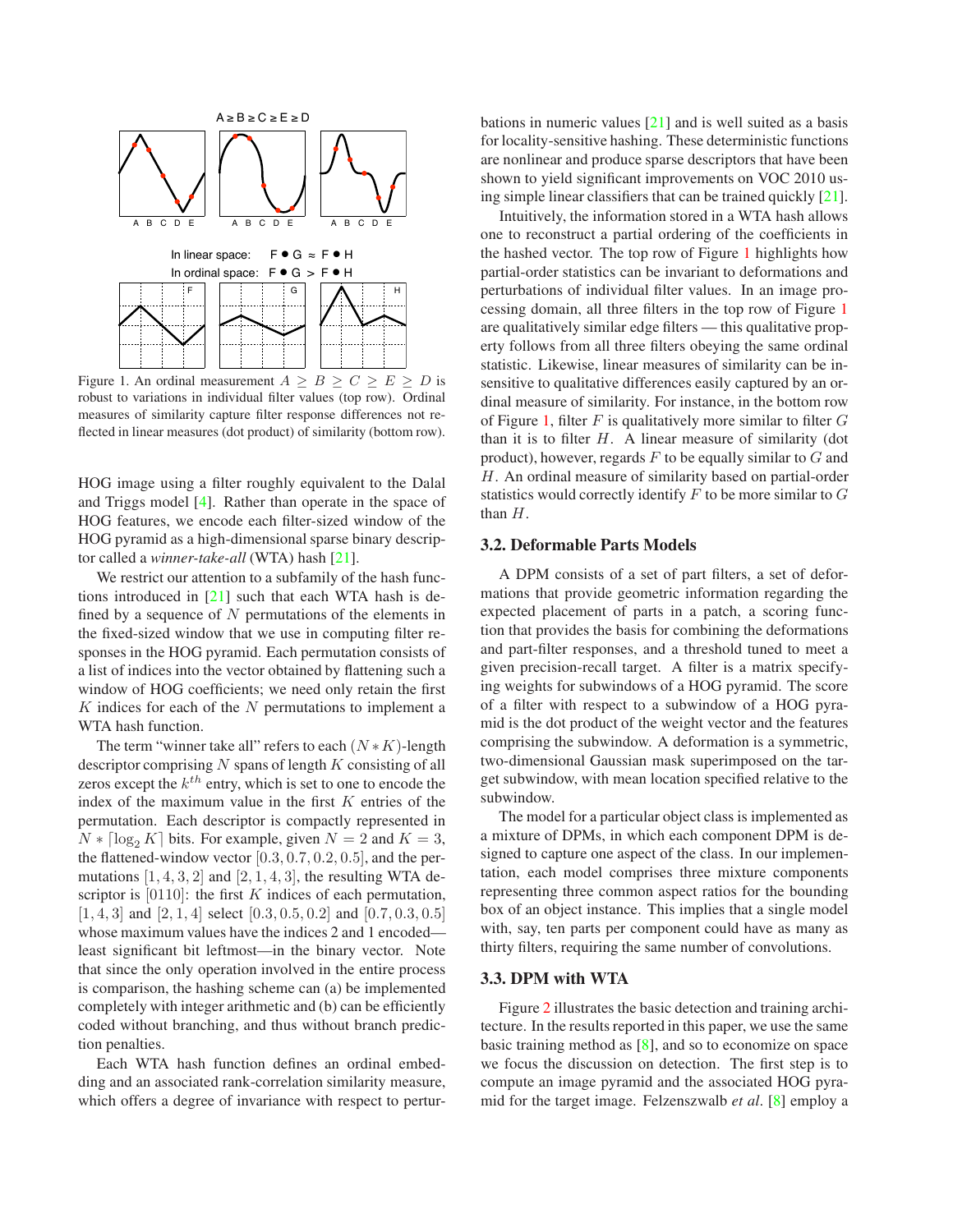<span id="page-3-1"></span>

<span id="page-3-0"></span>Figure 2. An illustration of the key steps in detecting objects and training the models: Training takes as input examples comprising filtersized subwindows of a HOG pyramid as in [\[8\]](#page-7-5) and produces as output a model that includes a set of filter-sized weight vectors called part filters. We compute the WTA hash for each weight vector, decompose the resulting descriptor into M bands consisting of W spans of length  $K$ , construct M hash tables and store each band in its respective table along with the index  $P$  of the corresponding part filter. During detection we compute the WTA hash of each filter-sized window of the target HOG pyramid, break the hash into bands, look up each band in its corresponding hash table, and count of how many times each part turns up in a table entry. We use these counts to identify candidate filters for which we compute the exact dot products.

root filter in addition to the part filters. In scoring a window at a specified level in the HOG pyramid, they combine the responses of the root filter within the selected window at that level and the responses of the part filters in an appropriately adjusted window at a level one octave higher than the specified level.

The contribution of a given part filter to the score of a subwindow is obtained by convolving the filter with the selected subwindow of the HOG pyramid, multiplying it by the deformation Gaussian mask and taking the maximum value. Instead of a response corresponding to the dot product of the filter weights and a filter-sized block of the HOG pyramid, we compute the WTA hash of that same filtersized block of the feature map. We employ locality sensitive hashing  $[10]$  to recover the R largest responses corresponding to what the dot products would have been had we actually computed them.

During detection we employ hashing as a proxy for explicitly computing the dot product of the convolution subwindow with each of the weight vectors for all the part filters in all object models without actually enumerating the filters. To do so, we employ a multi-band LSH-style hash table to reconstruct the dot products that have a significant number of hash matches [\[15\]](#page-7-18).

Consider the  $(N * K)$ -dimensional binary vectors produced by the WTA hash function. Divide the vector into equal-sized bands of size  $W \ast K$ . For  $N = 2400$  and  $K = 16$ ,  $W = 4$  produces  $N/W = M = 600$  bands, each taking  $W * \lceil \log_2 K \rceil = 16$  bits. Create one hash table for each band to accommodate the hashed subvectors of length  $W \ast K$ . Let w be the vector of weight coefficients for a part filter and u be the binary vector corresponding to the WTA hash of w.

Let  $B_m$  denote the  $m^{th}$  hash table and  $u_m$  the  $m^{th}$  $(W * K)$  span of weight coefficients in u. The hash bin returned from hashing  $\mathbf{u}_m$  in  $B_m$  is a list of filter indices, which we use to update a histogram of *filter match scores*. After we select the filters that are above threshold, we continue with Felzenszwalb *et al*.'s method, spreading nowsparse filter activations into a more dense map using the part deformation scores. Maxima in this map are our object detections.

A limitation of our hashing approach is that all part filters must be the same size. Because the object's bounding box has arbitrary aspect ratio, we cannot use a corresponding root filter. Since hashing is inexpensive, however, we mitigate the lack of a root filter by tiling the bounding box with part filters and obtaining activations for all of the tiles as we slide the bounding box over the scaled array of features.

Additionally, the filter match score generated through hashing is a lower bound on the filter response at that patch (due to hash grouping in bands). Once a candidate part is found, therefore, we compute the actual dot product of the underlying image features with the associated filter and use this in evaluating the location-based deformation. This result is combined with those of other parts for the candidate object to obtain the object's score, and we use this combined score to suppress all but the best detection in a region.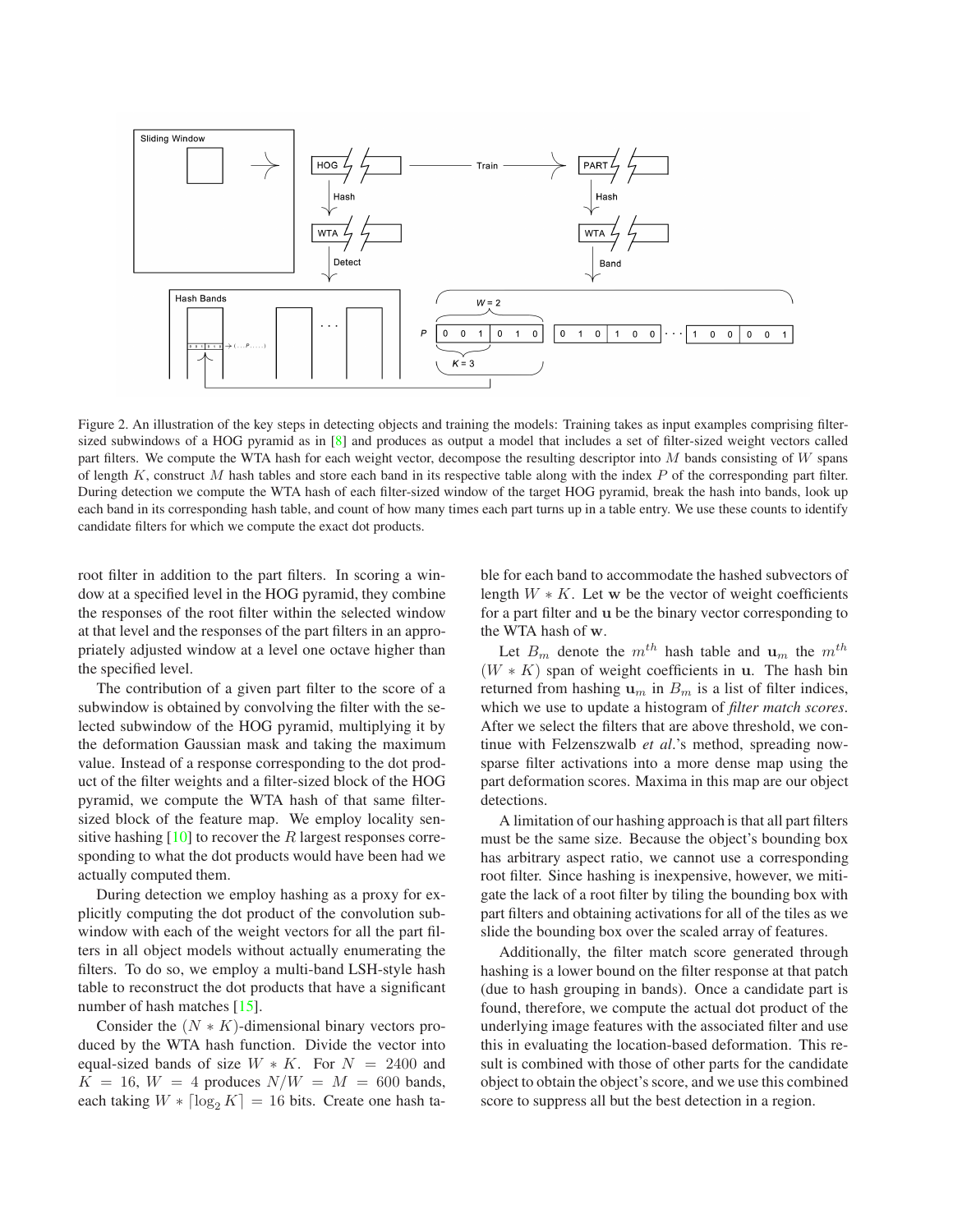<span id="page-4-1"></span>It is possible to train DPM models not on HOG data as explained in this section but rather on a hashed WTA version of the HOG data. This approach has several technical advantages but represents a more significant departure from the original DPM approach than we have space to present here. In the technical supplement associated with this paper, however, we sketch the basic algorithms for training and applying such WTA-based models.

# **4. Experimental Results**

In the following, we use the term *baseline algorithm* or just *baseline* to refer to the detection algorithm described in [\[6\]](#page-7-19) utilizing models generated by the training method from the same paper. By performing several experiments, we compare the performance of the baseline algorithm with the hashing-based detection algorithm described in the previous section, utilizing models generated by the training method from [\[6\]](#page-7-19) but *sans* root filters as mentioned earlier. First, we demonstrate that the hashing-based algorithm compares favorably with the baseline algorithm on the PASCAL VOC 2007 dataset. Second, we show that the hashing-based algorithm can scale object detection to hundreds of thousands of object classes and provide insight into the trade-offs involving accuracy, memory and computation time. Finally, we show the results of training 100,000 object classes using our system and running the hashing-based algorithm on the resulting models on a single machine.

#### **4.1. Datasets and Implementation Details**

We employed the standard benchmark detection dataset, PASCAL VOC 2007, to test our detector. The PASCAL dataset contains images from 20 different categories with 5000 images for training and validation and a test set of size ∼5000. Further, to test our system at scale, we created a new dataset called ImageSearch-100k which contains training and validation images for 100,000 object concepts.

We compiled a list of 100,000 Freebase entities [\[3\]](#page-7-20) from notable types deemed to contain visual objects and queried Google Image Search with these entities. For each query, we downloaded at most 500 images resulting in a dataset of 32 million images with an average of 300 images per query. We divided this dataset into a training set containing 80% of the images and a validation set containing the other 20%. Note that, since Image Search does not provide bounding box annotations, this is a weakly supervised dataset, and furthermore the dataset is noisy since the labels are based on text accompanying the images. Hand labeling this data even at the image level is infeasable.

For all experiments we used the extended HOG features with three mixture components, as proposed in [\[6\]](#page-7-19). All models were trained using parts consisting of a  $6 \times 6$  grid of HOG cells. Training was carried out training in two stages initializing the models using warped examples in the first iteration and computing latent variables in subsequent iterations. We fixed the C parameter to 0.003 as recommended in [\[6\]](#page-7-19) based on cross-validation on the PASCAL dataset.

### **4.2. PASCAL VOC 2007**

In this section we compare the hashing-based algorithm with the baseline algorithm. Table [1](#page-5-0) shows the average precision scores of each category for the two algorithms. Note that we report the results for the base system of  $[6]$ , since we do not use bounding box prediction or context rescoring which were reported to provide further improvements. For the hashing parameters in this experiment, we use  $K = 4$ and  $W = 4$  for 8-bit hash keys and  $M = 3000$  hash tables.

Our hashing-based algorithm compares favorably with the baseline with a mAP of 0.24 compared to their 0.26. We perform better than the baseline on three categories, similar to the baseline on eight categories and are worse on nine categories. The lack of a root filter in our implementation is responsible for much of the deficit, especially the person category which includes many examples too small to be captured by the high-resolution part filters. We are exploring options for restoring the root filter that would reduce this deficit with a small added computational cost.

### <span id="page-4-0"></span>**4.3. Accuracy Versus Speed and Memory**

In the previous section we showed that our hashingbased detector performs comparably to the baseline exhaustive detector using the best set of hash parameters. In this section we illustrate how the performance, along with the speed and memory requirements of the detector, change with the hash parameters.

Figure [3\(](#page-5-1)a) shows the mAP on the PASCAL VOC 2007 dataset for  $K = \{2, 4, 8, 16, 64\}$  and the different numbers of hashes. For each case we choose W such that we obtain comparable hash keys of 16 or 18 bits. For all values of K we see that the accuracy increases with more hashes (as expected) and saturates beyond a certain number of hashes.  $K = 16$  performs best for all values of K, which we believe is a property of the feature dimension and the percentage of useful dimensions.

Figure [3\(](#page-5-1)b) shows the same set of results mapped onto the amount of memory used by the system. The memory required is a function of M, the number of hash tables. For  $K = 16$ , performance saturates at 5 KB per filter, which translates to 5 GB for storing 100,000 classes with 10 filters each. This demonstrates we can store filters for up to 100,000 classes on a single modestly-equipped workstation.

Figure  $3(c)$  $3(c)$  describes the trade-off between the accuracy and the total computation time for detecting all 20 object classes. At 5 seconds per image, we obtain a speed-up of approximately  $20 \times$  over the base exhaustive system, which compares well with cascade-based approaches for speeding up detection [\[7\]](#page-7-8). Note, however, that our approach scales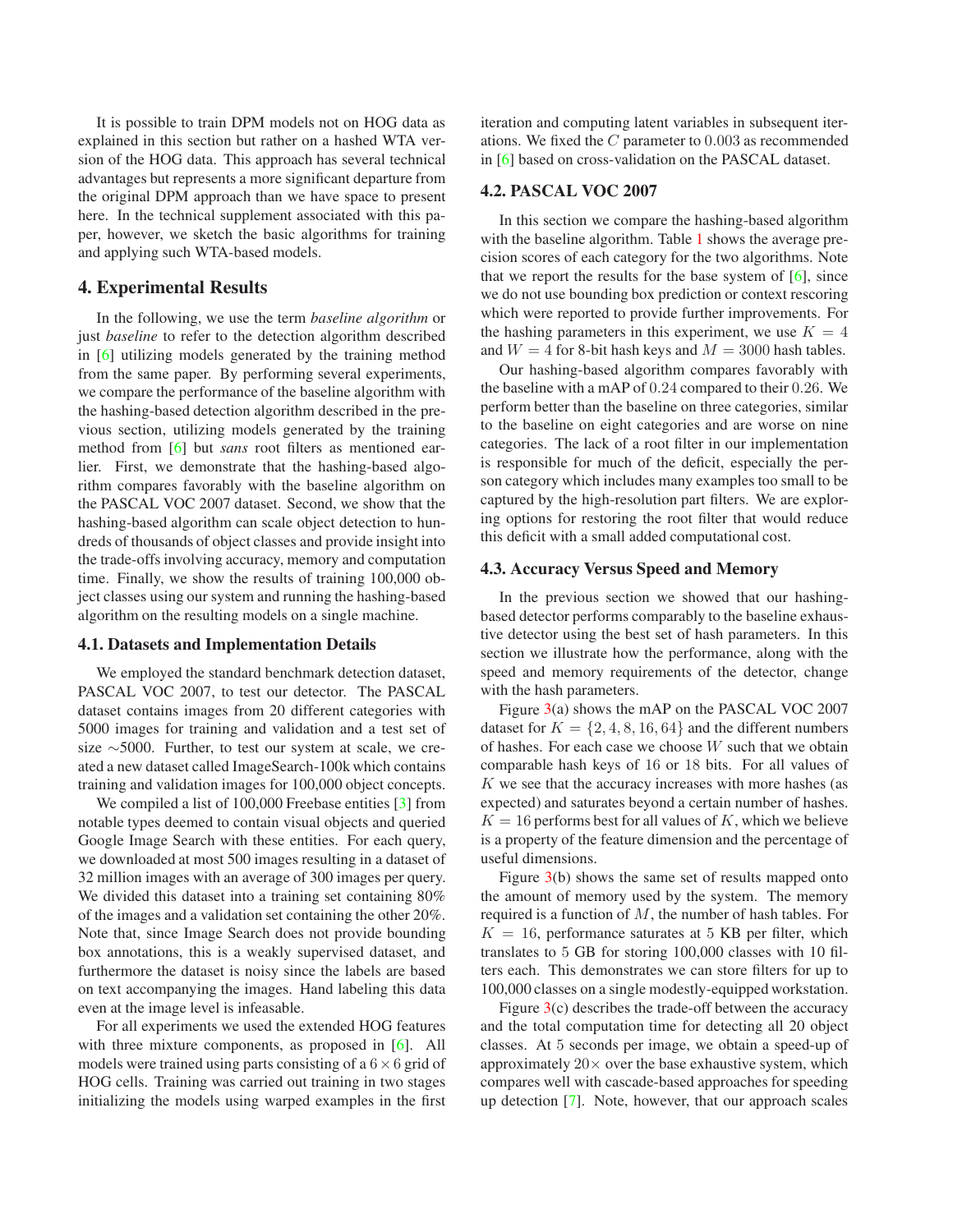<span id="page-5-3"></span>

<span id="page-5-0"></span>

<span id="page-5-1"></span>Figure 3. Effect of hashing parameters on the accuracy, speed and memory required by the system.

constantly over the number of object classes after a fixed overhead, and, therefore, our speed-up increases with an increasing number of classes.

### **4.4. Training 100,000 Object Detectors**

In this section we show that our hashing-based algorithm can be used to scale object detection to 100,000 classes. For this experiment, we train our object models using the ImageSearch-100K training set. Since this dataset does not contain bounding boxes we pursue a simple bootstrapping approach.

**Bootstrapping.** In the first iteration of training we initialize the model by using either the whole image as the bounding box, or, in simple images with plain backgrounds, by automatically cropping out any smoothly varying background regions. For most images, this is highly inaccurate. In subsequent iterations, we first compute a bounding box by running the detectors on each training image. If the detection score is higher than the score for the bounding box from the previous iteration we use the newly computed bounding box. This strategy works especially well on Image Search images, since most of the images contain the object of the interest and there is significantly less clutter than in the PASCAL VOC dataset. Training was performed using a cluster of 5000 machines for 10 iterations in under 24 hours. For detection, we use  $K = 16$ ,  $W = 4$  and  $N = 2400$  in order to obtain a model of size 20 GB which can be run on a single machine.

Figure [4\(](#page-5-2)a) shows a summary of the mean average precisions of 100,000 objects on the validation set for three different parameter settings that trade off speed and accuracy for the same memory. For a speed-up of  $17,857\times$  (5 hours to 1 second), we obtain a mAP of 0.11 over 100,000 object classes, which is a significant result when considering the fact that the current state-of-the-art for object detection

| time | $t = 8$ | $t = 28$                                            | $t = 76$ |
|------|---------|-----------------------------------------------------|----------|
| mAP  | 0.07    | 0.11                                                | 0.16     |
|      |         | speed-up $62,500 \times 17,857 \times 6,580 \times$ |          |
|      |         |                                                     |          |



<span id="page-5-2"></span>Figure 4. Summary of mean average precision scores over the 100,000 objects for three different parameter settings.

is at 0.40 mAP over just 20 classes [\[5\]](#page-7-21). Furthermore, the Image Search dataset frequently contains images from multiple concepts for ambiguous entities such as apple (fruit, company), jaguar (animal, vehicle), etc.

Figure [4\(](#page-5-2)b) shows the number of object classes with mAP above different levels. As expected, this follows an exponential trend; however, close to one-third of the objects have a mAP of 0.20, and one-fifth of the objects have a mAP of 0.30 for comparison with results on PASCAL VOC. Finally, Figure [5](#page-6-0) shows the top six detection results (from both positive and negative images) for a representative set of categories for  $t = 8$  seconds. Our detector is able to correctly rank images containing each object concept with the highest scores despite the large size of the negative set (images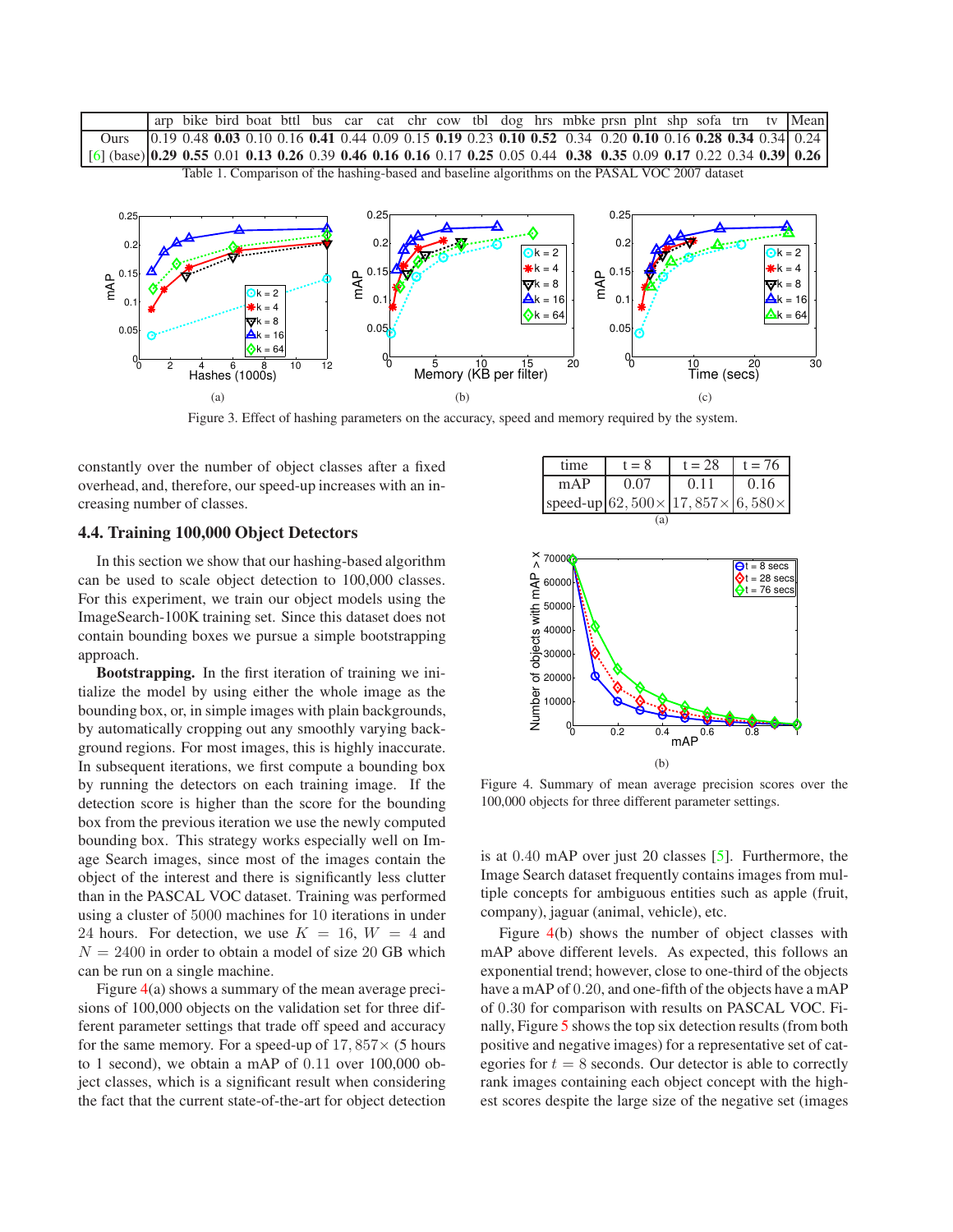

Figure 5. Top few detections on the validation set for a representative set of categories ordered by detection score.

<span id="page-6-0"></span>from all other categories).

**Hand-labeled Ground Truth.** Because our training sets come from Google Image Search, there is considerable noise in the data. We set a threshold at 80% precision on the validation set and sampled a set of 545 common objects whose detectors fired on a statistically significant number of images out of a set of 12 million random thumbnails from YouTube for which we had no ground truth. A number of detections for each object were labeled by hand using Mechanical Turk operators, and the full set was used to calculate the mean average precision.

Figure [6](#page-6-1) shows the results. Some objects converged on generic patterns, resulting in precision near zero, while more than 10% have precision of at least 90%. 21 objects, including "rubber duck," "eyeglasses," "malamute," and "person," have 100% precision. Of course, since we cannot calculate the false negative rate of these detectors on our test set, 100% precision means only that all true positives in the labeled set appeared before the first false positive when sorted by decreasing score. It does show that there are acceptable high-precision operating points for many objects even using weakly-labeled, noisy training data.

### **4.5. Revisiting VOC 2007 with 10,000 Detectors**

In this section we examine the prediction accuracy of the hashing-based detector as the number of unique objects in the system systematically increases. Section [4.3](#page-4-0) demonstrated the inherent trade-off between the prediction accuracy and computational resources for our object detector. While it is theoretically possible to maintain the prediction accuracy of the object detector by increasing the number



<span id="page-6-1"></span>Figure 6. Histogram of mean average precisions on ground truth data for 545 objects with significant detection rate.



<span id="page-6-3"></span>Figure 7. Increasing the number of objects gracefully degrades prediction accuracy on PASCAL VOC 2007 for a fixed computational budget.

hashes, as we vary the number of objects, this approach is problematic in that arbitrarily increasing the number of objects will inevitably lead to impractical computational demands and unacceptably slow computation times.

To explore how a hashing-based object detector scales to a large number of objects, we instead measure the prediction accuracy as we increase the number of unique objects for a *fixed* computational budget. We systematically perform an exhaustive search of ∼1000 sets of hashing model parameters <sup>[1](#page-6-2)</sup>. For each set of model parameters we calculate (1) the average computational time for processing an image and (2) the mean average precision (mAP) on the subset of 20 objects labels from the PASCAL VOC 2007 validation data set. For a given number of object labels, we record the highest mAP from all of the models that process images within a specified time window.

Figure [7](#page-6-3) plots the best achievable mAP for the subset of 20 PASCAL objects for a given time window across a range of object labels. Several trends are worth noting. First,

<span id="page-6-2"></span><sup>&</sup>lt;sup>1</sup>We explored all combinations of the following parameters:  $K = 4$ ; number of hash tables = 100, 200, 500, 1000; number of permutations per hash band = 2, 3, 4, 5, 6, 7; number of additional objects = 0, 10, 20, 50, 100, 200, 500, 1000, 2000, 5000, 10000; number of matches per hash = 0, 1, 2, 3, 4.